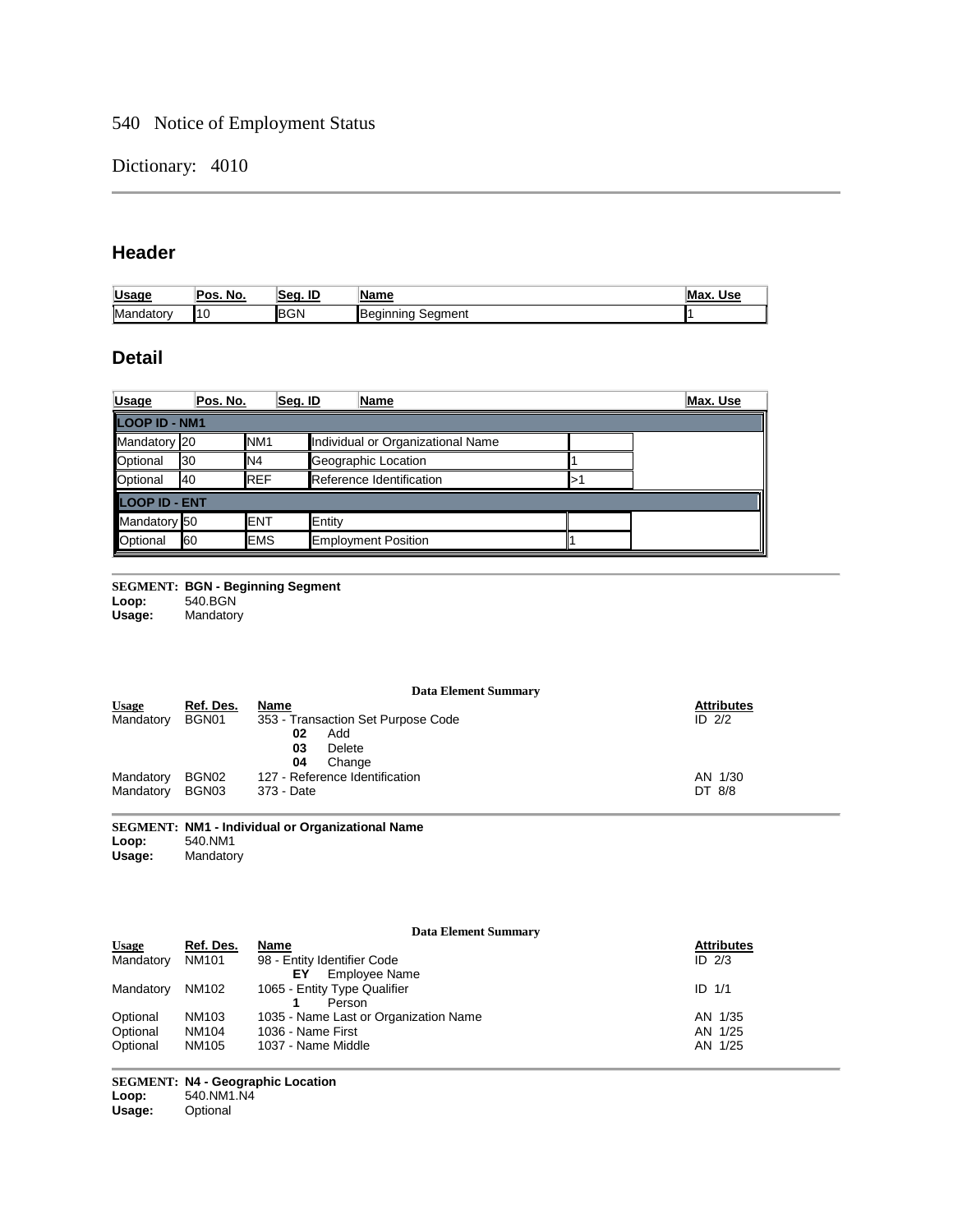#### **Data Element Summary Usage Ref. Des. Name Attributes** Versional Net Lessing Name And The City Name And The City Name And The City Name And The City Name And The City Name AN 2/30 **SEGMENT: REF - Reference Identification** Loop: 540.NM1.REF<br>Usage: Optional **Optional Data Element Summary Usage Ref. Des. Name Attributes** Usage Ref. Des. Name<br>Mandatory REF01 128 - Reference Identification Qualifier<br>28 Employee Identification Nu 28 Employee Identification Number<br>**DP** Department Number **DP** Department Number<br>**G9** Secondary Employee **G9** Secondary Employee Identification Number **HJ** Identity Card Number  $ID$   $2/3$ *Note:* 28 - Employee Clock Number DP - Employee's Home Department Number G9 - Timecard Barcode number HJ - Timecard Magstripe (Not currently transmitted)<br>REF02 127 - Reference Identification Optional REF02 127 - Reference Identification AN 1/30 **SEGMENT: ENT - Entity**

Loop: 540.NM1.ENT<br>Usage: Mandatory **Usage:** Mandatory

|        | <b>SEGMENT: EMS - Employment Position</b> |
|--------|-------------------------------------------|
| Loop:  | 540.NM1.ENT.EMS                           |
| Usage: | Optional                                  |

|                               |                              | <b>Data Element Summary</b>  |                        |
|-------------------------------|------------------------------|------------------------------|------------------------|
| <b>Usage</b>                  | Ref. Des.                    | <b>Name</b>                  | <b>Attributes</b>      |
| Optional                      | EMS01                        | 352 - Description            | AN 1/80                |
| Optional<br>EMS <sub>02</sub> | 1176 - Employment Class Code | ID $2/3$                     |                        |
|                               |                              | Hourly<br>07                 |                        |
|                               |                              | 11<br>Exempt                 |                        |
|                               |                              | 12<br>Non-Exempt             |                        |
|                               |                              | 49<br>Temporary              |                        |
| Optional                      | EMS <sub>04</sub>            | 584 - Employment Status Code | ID $2/2$               |
|                               |                              | Full-time<br>FT              |                        |
|                               |                              | ΙA<br>Inactive               |                        |
|                               |                              | L1<br>Leave of Absence       | A missing element or   |
|                               |                              | РT<br>Part-time              | out-of-place characte. |
|                               |                              | ΤM<br>Temporary              | can cause an entire E  |
|                               |                              |                              | transaction to be      |
|                               |                              |                              | rejected. Liaison EDI  |
|                               |                              |                              | Notepad is a free      |

*out-of-place character can cause an entire EDI rejected. [Liaison EDI](http://www.liaison.com/products/edinotepad)  [Notepad](http://www.liaison.com/products/edinotepad) is a free application your trading partners can use to validate their EDI transactions. The offending error is immediately identified with a visual highlight and, if desired, a detailed*